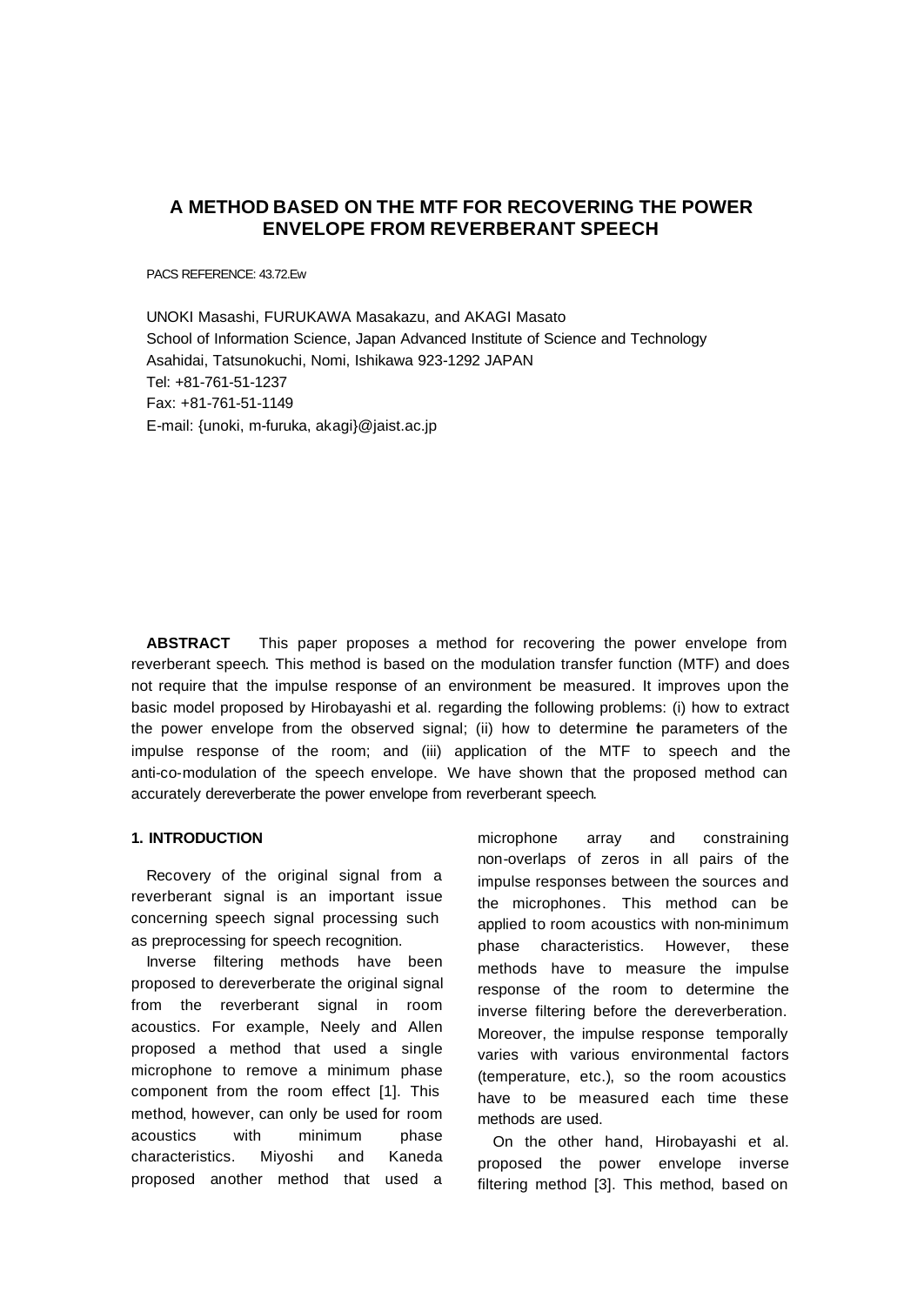the modulation transfer function (MTF) [4], can be used to recover the power envelope of the original signal from the reverberant signal without measuring the impulse response of the room. However, three problems remain concerning this method: how to extract the power envelope, how to determine the model parameters, and whether it can be applied to speech.

In this paper, we propose a method, also based on the MTF, for recovering the power envelope from reverberant speech that resolves these issues.

# **2. THE POWER ENVELOPE INVERSE FILTERING METHOD**

### **2.1. Model concept based on the MTF**

In the Hirobayashi et al.'s model, the original signal and the stochastic-idealized impulse response in the room [4] are assumed to be  $x(t)$  and  $h(t)$ , respectively, and thes e are modeled based on the MTF as follows [3]:

$$
x(t) = e_x(t)n_1(t),
$$
\n(1)

$$
h(t) = e_h(t)n_2(t) = a \exp(-6.9t/T_R)n_2(t), \quad (2)
$$

$$
\langle n_k(t), n_k(t-\mathbf{t})\rangle = \mathbf{d}(\mathbf{t}),
$$
\n(3)

where  $e_x(t)$  and  $e_h(t)$  are the power envelopes of  $x(t)$  and  $h(t)$ , and  $n_1(t)$  and  $n_2(t)$ are the mutually independent respective white noise values. Parameters of the impulse response,  $a$  and  $T_R$ , are a constant amplitude term and the reverberation time, respectively [3].

In this model, the reverberant signal  $y(t)$ is the convolution of  $x(t)$  with  $h(t)$  in the time domain, so the power envelope of  $y(t)$ can be determined as

$$
\left\langle y(t)^2 \right\rangle = \left\langle \left\{ \int_{-\infty}^{\infty} x(t)h(t-t)dt \right\}^2 \right\rangle,
$$
  
= 
$$
\int_{-\infty}^{\infty} e_x(t)^2 e_h(t-t)^2 dt = e_y(t)^2.
$$
 (4)

Based on this result,  $e_x(t)^2$  can be recovered by deconvoluting  $e_y(t)^2$  with  $e_h(t)^2$ . Here, the transmission functions of power envelopes  $E_x(z)$ ,  $E_h(z)$ , and  $E_y(z)$ ,



Figure 1. Example of the relationship between the power envelopes of a system based on the MTF concept.

are assumed to be the z-transforms of  $e_h(t)^2$ , and  $e_y(t)^2$ , respectively. Thus, the transmission function of the power envelope of the original signal can be determined from

$$
E_x(z) = \frac{1}{a^2} \left\{ 1 - \exp\left( -\frac{13.8}{T_R \cdot f_s} \right) z^{-1} \right\} E_y(z), \quad (5)
$$

where  $f_s$  is the sampling frequency. Finally, the power envelope  $e_x(t)^2$ can be determined from the inverse z-transform of  $E_x(z)$  [3].

Figure 1 shows an example of how the power inverse filtering method is related to the MTF concept. Figure 1(a) shows the original signal with a sinusoidal power envelope (Fig. 1(b), the modulation frequency was 10 Hz and the modulation index was 1). Figure 1(c) shows the impulse response of Eq. (2) with  $T_R = 0.5$ , and Fig. 1(e) shows the observed signal with a convolution of  $x(t)$  with  $h(t)$ . The right panels ((b), (d), and (f)) show the power envelopes of the signals. The MTF concept is to show the modulation index as a function of the modulation frequency and the reverberation time [4].

The solid line in Fig. 1(g) shows the power envelope recovered from the observed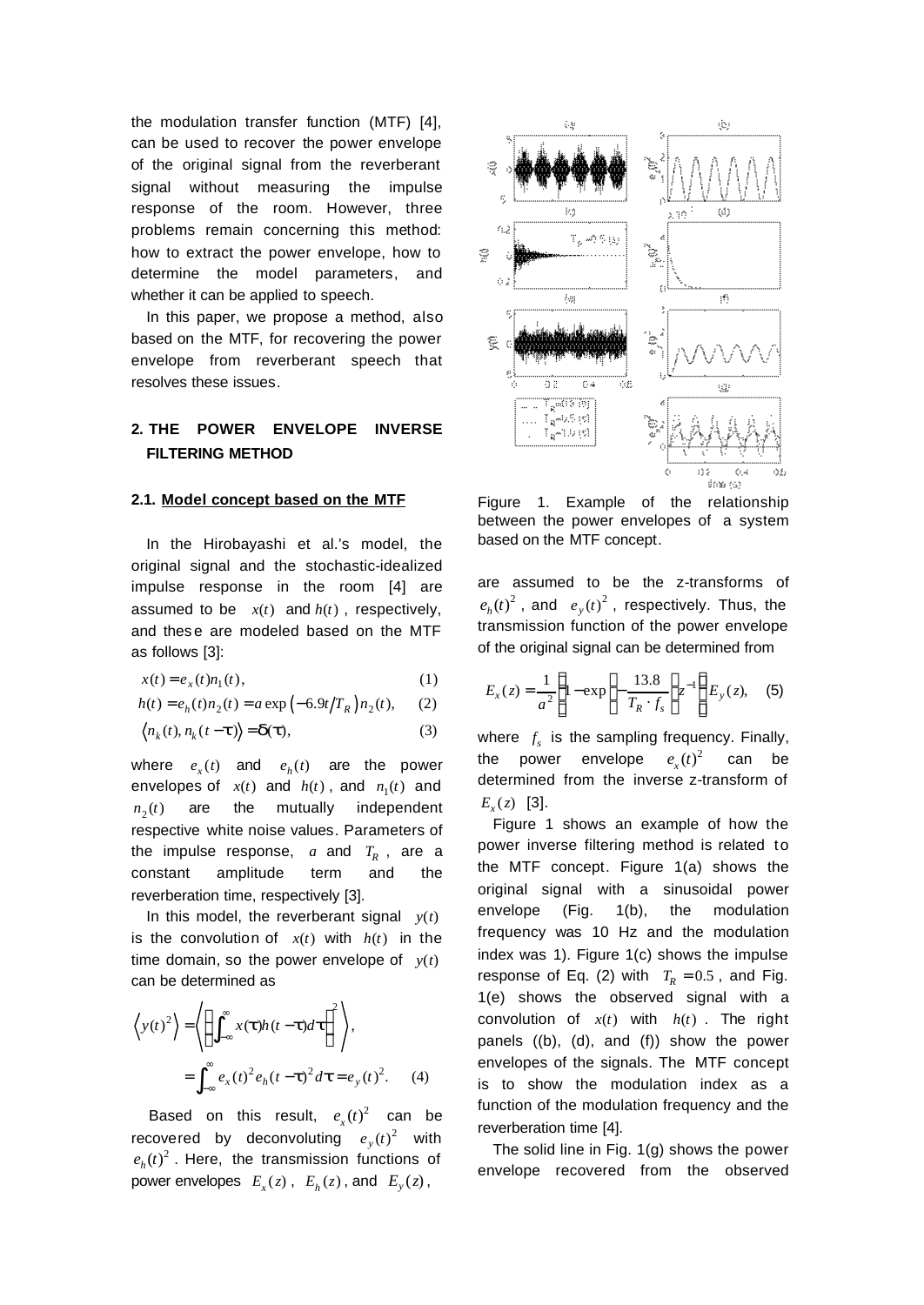power envelope (Fig. 1(f)) through this method with  $T_R = 0.5$ . If the method is applied with  $T_R$  set to an inappropriate value, the recovered power envelopes are not precisely dereverberated as the other lines in Fig. 1(g) show.

## **2.2. Problems**

With this concept, the basic model can dereverberate the power envelope of an original signal from an observed signal if it can detect the power envelope precisely and the parameters of the room impulse response are known before processing, as shown in Fig. 1(g). However, we still have to overcome the problems associated with the basic model. Here, we consider the first two: (1) how to precisely extract the power envelope from the observed signal, and (2) how to determine the parameters of the reverberant time and the amplitude terms ( *a* and  $T_R$ ) of the impulse response.

## **3. IMPROVED MODEL**

## **3.1. Extraction of the power envelope**

Extracting the power envelope from an observed signal based on the MTF concept using well-known techniques (such as the half-wave rectification (HWR) of the signal demodulation) is difficult because the carrier is white noise rather than a sinusoidal signal.

In this paper, we propose two methods that can be used to extract the power envelope. One is a method using set-averaging:

$$
\hat{e}_y(t)^2 = \left\langle \hat{\mathbf{y}}(t)^2 \right\rangle = \text{LPF}\bigg[ \left\langle \left( y(t)\mathbf{n}(t) \right)^2 \right\rangle \bigg]. \qquad (6)
$$

The other is a method using the Hilbert transform:

$$
\hat{e}_y(t)^2 = \text{LPF}\bigg[\text{Hilbert}(y(t))^2\bigg].\tag{7}
$$

In both equations, we used low-pass filtering (LPF) as post-processing to remove the high-pass envelope. In this paper, we use an LPF cut-off frequency of 20 Hz because an important modulation region for speech perception and speech recognition is from 1 to 16 Hz [6].

# **3.2. Determination of the impulse response parameters**

In Hirobayashi et al.'s model, they did not describe how to determine parameter of *a* . In this model, however, we find that *a* is given the same value for both Eqs. (2) and (5), so that it may be no critical problem. Since *a* is related to the gain of the room acoustics, we assume that the value of *a* determined from the summarized  $e_h(t)^2$  is 1 for applications in real environment.

On the one hand, parameter  $T_R$  must be precisely determined from the observed signal for dereverberation. Hirobayashi et al. used the known  $T_R$  in their model [3], so that model is restricted for any application.

In this paper, we consider over- and/or under-recovery of the power envelope with  $T_R$ as shown in Fig. 1(g). A matching-condition of the original and recovered power envelope is to recover a modulation index of 1 from the reverberation if the modulation index of the original signal is assumed to be 1. This condition can be satisfied by detecting a timing-point where the minimum dip will be 0 or the negative area of the recovered envelope will be 0. In this paper, we assume that the modulation index of the original signal is set to 1, so *<sup>R</sup> T* can be estimated using

$$
\hat{T}_R = \underset{T_{R,\min} \le T_R \le T_{R,\max}}{\operatorname{argmax}} \left\{ \int_0^T \min\left(\hat{e}_{x,T_R}(t)^2, 0\right) dt \right\}, \quad (8)
$$

where  $\hat{e}_{x,T_R}(t)^2$  is defined as a function of  $T_R$ . Here,  $T_{R,\mathrm{min}}$  is the lower limited region of  $T_R$  and is determined from a timing-point where a negative area is arisen from.  $T_{R,\text{max}}$ is the upper limited region. If the original signal has more silences in signal duration, this assumption is reasonable because more zero-dips exist in the power envelope.

#### **3.3. Evaluation**

In this section, we evaluate the improved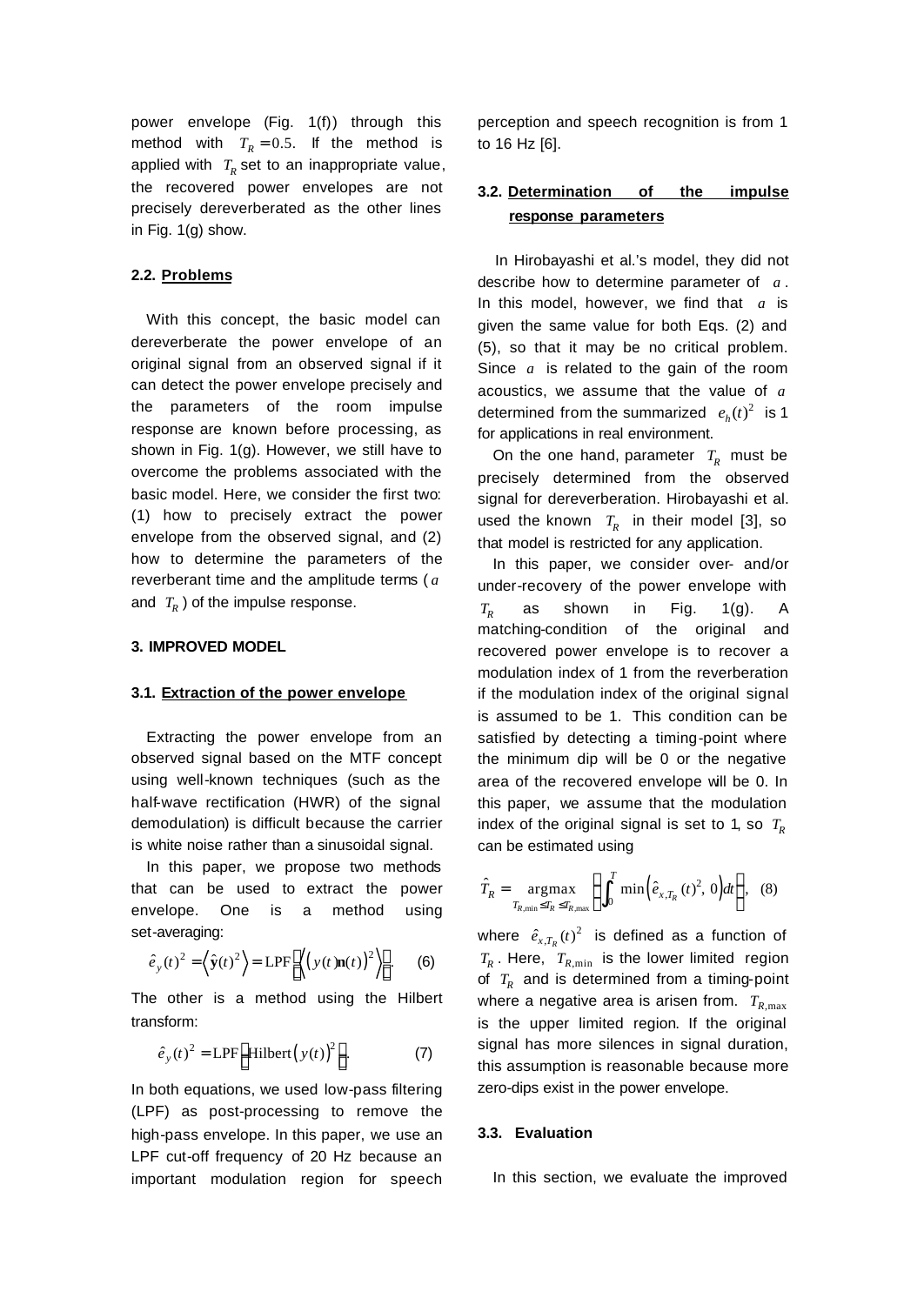model. Figure 2 shows a block diagram of the power envelope inverse filtering. The values of  $x(t)$  consisted of the white noise multiplied by the three types of power envelope:

(a) Sinusoidal:  $e_x(t)^2 = 1 - \cos(2pFt)$ ,

(b) Harmonics:  $e_x(t)^2 = 1 + \frac{1}{K} \sum_{k=1}^{K} \sin(2\mathbf{p}kt + \mathbf{q}_k)$ ,

(c) Band-limited noise:  $e_x(t)^2 = LPF[n(t)]$ .

Here,  $F = 15$  Hz,  $f_s = 20$  kHz,  $K = 20$ , and  $\boldsymbol{q}_k$  is a random phase. The impulse responses,  $h(t)$ , consisted of five types of envelope, with  $T_R = 0.1, 0.3, 0.5, 1.0, 2.0$ , multiplied by 100 white noise carriers. All stimuli,  $y(t)$ , were composed through 1,500  $(=3\times 5\times 100)$  convolutions of  $x(t)$  with  $h(t)$ .

As evaluation measures, we used (1) the correlation and (2) the SNR (where S is the original signal and N is the difference between S and the estimated signal) between the original envelope and the extracted/recovered envelope.

Figure 3 shows the extraction accuracy for the power envelopes from all stimuli using the set-averaging method (at point A in Fig. 2). Each point and the error bar show the mean and the standard deviation of the results. We found that the proposed method can precisely extract the power envelope from the observed signal. The method using the Hilbert transform could also extract it as accurately as the set-averaging method, but the HWR method could not.

Figure 4 shows  $T_R$  (at point B in Fig. 2) estimated using the results of Fig. 3. Each point and the error bar show the mean and the standard deviation for  $\hat{T}_R$  . The dotted line shows the idealized  $\hat{T}_R$ . We found that  $\hat{T}_R$  matched the idealized value from 0 to about 0.5, but there were discrepancies with the idealized value above about 0.5.

Figure 5 shows the improvement in accuracy for the dereverberation (at point C in Fig. 2), obtained by plotting the differences between the recovered power envelope with and without the model. The improvements in Fig. 5 are positive values, demonstrating that the proposed model could effectively dereverberate the power envelope of the signal from the observed signal. We



Figure 2. Block diagram of the power envelope inverse filtering method.



Figure 3. Extraction accuracy of the power envelope: (a) correlation, and (b) SNR.



Figure 4. Estimated reverberation time. The dotted line shows the idealized reverberation time.



Figure 5. Improvement of dereverberation accuracy in the proposed model: (a) correlation, and (b) SNR.

compared these results with the result when  $\hat{T}_{\!R}$  was set to a known value (the idealized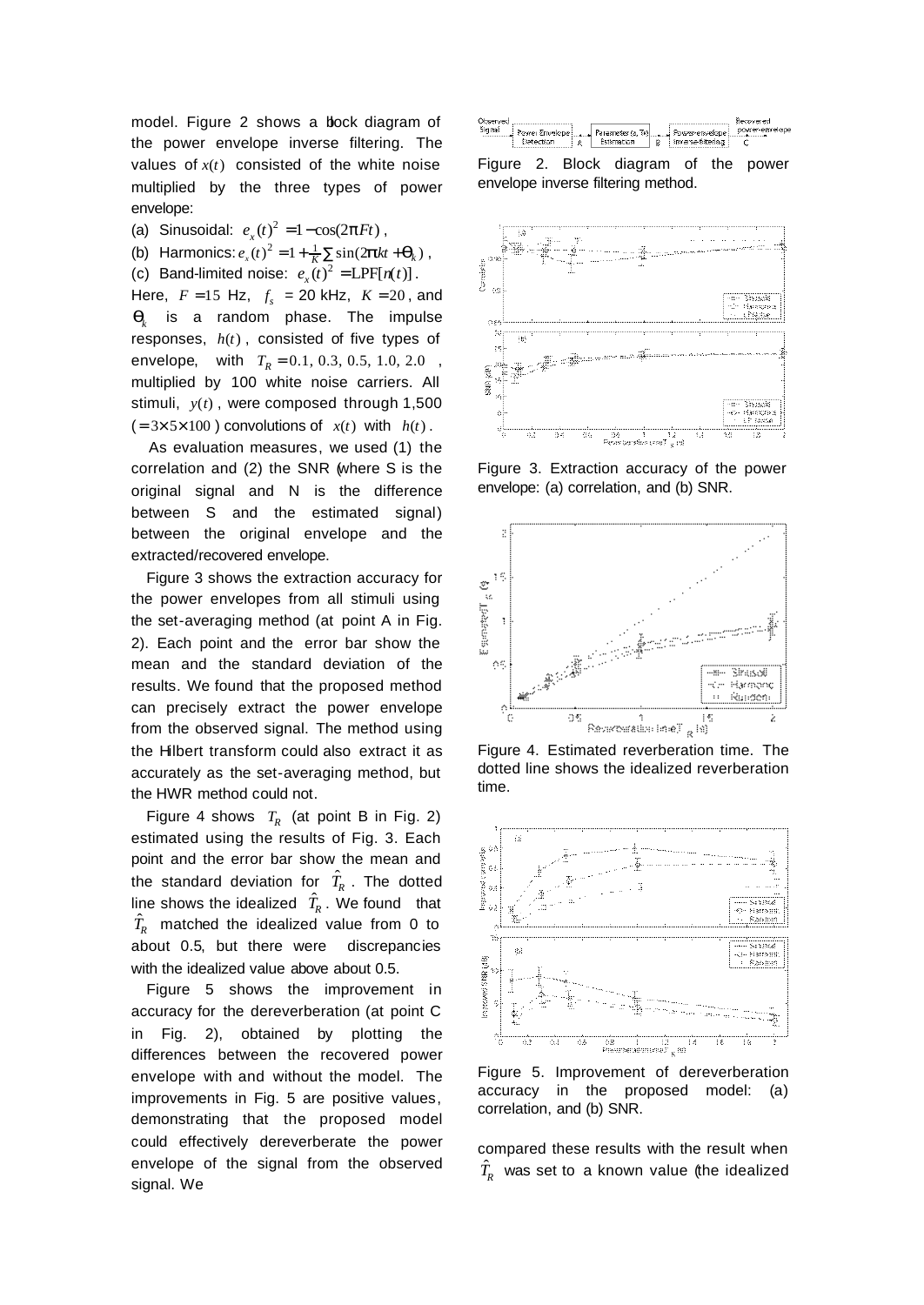value). In this case, there were no differences in the improvements with the proposed model when  $T_R^{}$  was from 0 to about 0.5, although the improvements in the SNR fell by about 1 dB at  $T_R = 1.0$  and by about 3 dB at  $T_R = 2.0$ . Therefore, Eq. (8) can be taken as a reasonable constraint for dereverberation of the power envelope in this model.

# **4. APPLICATION TO SPEECH**

#### **4.1. Application Considerations**

In the previous section, we showed how the improved model solves some problems concerning the basic model proposed by Hirobayashi et al. In this section, we consider the model's application to reverberant speech as regards three points.

The first is whether the MTF concept can be applied to speech. To apply this concept, we should ensure that carriers are not correlated with each other, but speech carriers may not remain uncorrelated. Let us consider the modeling in terms of this difference. Figure 6 shows a result of dereverberation using the proposed model for the same stimuli, except with carriers, as in Fig. 5. The carriers were 100 types of harmonics with F0 of 100 Hz and random phases. We found that the proposed model could recover the power envelope from the observed signal in this case as well as in Fig. 5, although there was a large deviation.

The second point to consider is whether the power envelopes of speech for all frequencies have a co-modulation characteristic. If they do, the third point is what is an appropriate bandwidth that can be regarded as similar to the co-modulation for speech.

We examined the correlation between the power envelopes on channels in a filterbank to verify the co-modulation. Figure 7 shows an example of this analysis for speech using a constant narrow-band (40 Hz) filterbank. The speech signal was a Japanese sentence (/aikawarazu/) uttered by a male





Figure 6. Improvement of the dereverberation accuracy: (a) correlation, and (b) SNR. (Carriers are harmonics.)



Figure 7. Correlation between the power envelopes of one channel and the adjacent channels for a speech n filterbank.

the ATR-database [7]. In this figure, the contour shows the region of correlation over 0.95 as co-modulation. Our results show that the 400-Hz-bandwidth power envelopes can be interpreted as co-modulation although the power envelope over all regions cannot be interpreted in this way. We also found that there is a reasonable trade-off between the divided co-modulation bandwidths and the minimum bandwidth to be held for the MTF. Note that the MTF cannot be held on a band that is too narrow because the assumption of noncorrelation is not held consistently.

## **4.2. Extended method on filterbank**

Based on the above considerations, we extended the proposed model into the filterbank model for speech. Figure 8 shows